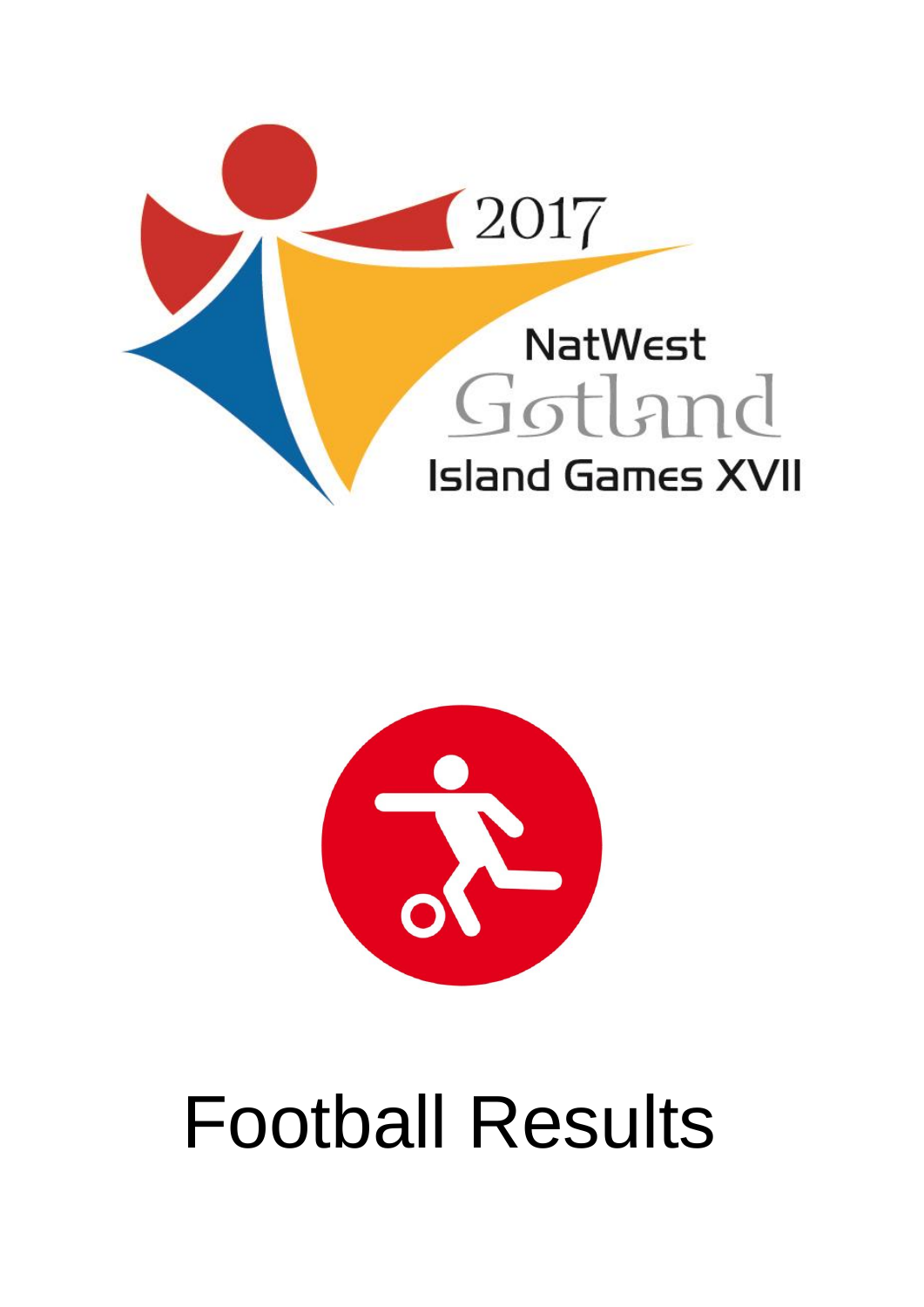

## Medal Table

| Football      | Island                  | Gold             | Silver           | <b>Bronze</b>    | <b>Total</b>     |
|---------------|-------------------------|------------------|------------------|------------------|------------------|
| $\mathcal{X}$ | Isle of Man             | $\mathbf{1}$     | $\mathbf{1}$     | $\pmb{0}$        | $\mathbf{2}$     |
| E ® G         | Gotland                 | $\mathbf{1}$     | $\mathbf 0$      | $\mathbf 0$      | $\mathbf{1}$     |
|               | Greenland               | $\mathbf 0$      | $\mathbf{1}$     | $\mathbf 0$      | $\mathbf{1}$     |
|               | Guernsey                | $\,0\,$          | $\boldsymbol{0}$ | $\mathbf{1}$     | $\mathbf{1}$     |
|               | Jersey                  | $\mathbf 0$      | $\boldsymbol{0}$ | $\mathbf{1}$     | $\mathbf{1}$     |
|               | Åland                   | $\mathbf 0$      | $\boldsymbol{0}$ | $\boldsymbol{0}$ | $\boldsymbol{0}$ |
|               | Alderney                | $\mathbf 0$      | $\mathsf 0$      | $\mathbf 0$      | $\mathbf 0$      |
| ē             | <b>Falkland Islands</b> | $\mathbf 0$      | $\mathsf 0$      | $\mathbf 0$      | $\mathbf 0$      |
|               | Froya                   | $\boldsymbol{0}$ | $\boldsymbol{0}$ | $\mathbf 0$      | $\boldsymbol{0}$ |
| ≞             | Gibraltar               | $\mathbf 0$      | $\mathbf 0$      | $\mathbf 0$      | $\mathbf 0$      |
|               | Hitra                   | $\mathbf 0$      | $\boldsymbol{0}$ | $\mathbf 0$      | $\boldsymbol{0}$ |
|               | Isle of Wight           | $\mathbf 0$      | $\mathbf 0$      | $\boldsymbol{0}$ | $\pmb{0}$        |
|               | Menorca                 | $\mathbf 0$      | $\mathbf 0$      | $\mathbf 0$      | $\mathbf 0$      |
|               | Orkney                  | $\mathbf 0$      | $\mathbf 0$      | $\mathbf 0$      | $\mathbf 0$      |
|               | Saaremaa                | $\mathbf 0$      | $\mathbf 0$      | $\mathbf 0$      | $\mathbf 0$      |
|               | Shetland Islands        | $\mathbf 0$      | $\mathbf 0$      | $\mathbf 0$      | $\mathbf 0$      |
| Ő.            | Western Isles           | $\mathbf 0$      | $\mathbf 0$      | $\boldsymbol{0}$ | $\pmb{0}$        |
|               | Ynys Môn                | $\mathbf 0$      | $\mathsf 0$      | $\mathbf 0$      | $\mathbf 0$      |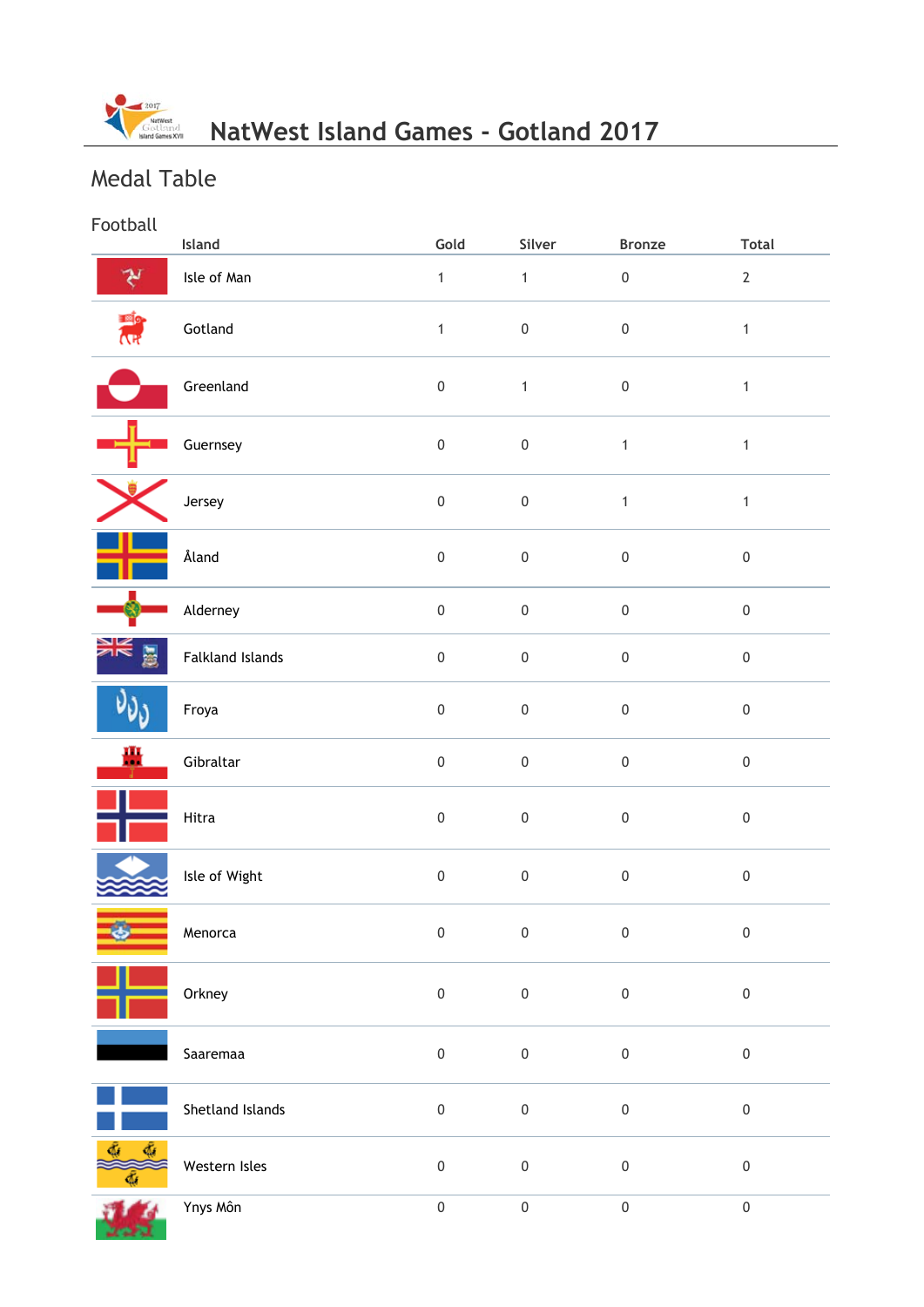

## **NatWest Island Games - Gotland 2017**

## Football

Men's Football

#### Heat: Final Standings

| <b>Position</b> | <b>Team</b>                    |
|-----------------|--------------------------------|
| $\bullet$ 1st   | <b>R</b> Isle of Man           |
| $\bullet$ 2nd   | Greenland                      |
| $\bullet$ 3rd   | $\frac{1}{2}$ Guernsey         |
| 4th             | Menorca                        |
| 5th             | X Jersey                       |
| 6th             | 寶<br>Gotland                   |
| 7th             | <b>H</b> Aland                 |
| 8th             | <b>THE</b> Ynys Môn            |
| 9th             | <b>H</b> Orkney                |
| 10th            | Shetland Islands               |
| 11th            | Western Isles                  |
| 12th            | <b>H</b> Hitra                 |
| 13th            | Saaremaa                       |
| 14th            | <b>N<sub>J</sub></b> Froya     |
| 15th            | - Alderney                     |
| 16th            | <b>FRICAL Falkland Islands</b> |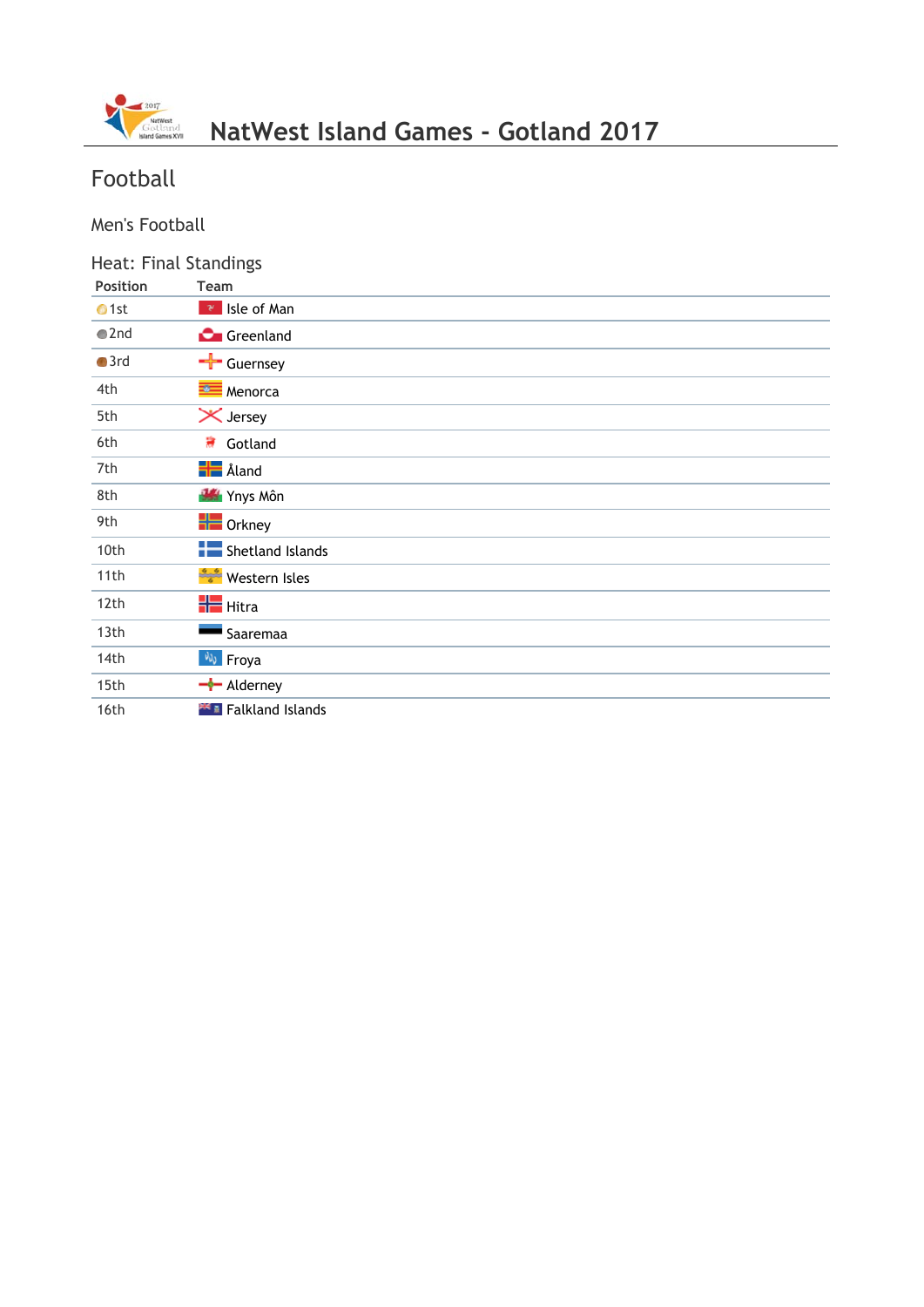Heat: Medal Matches

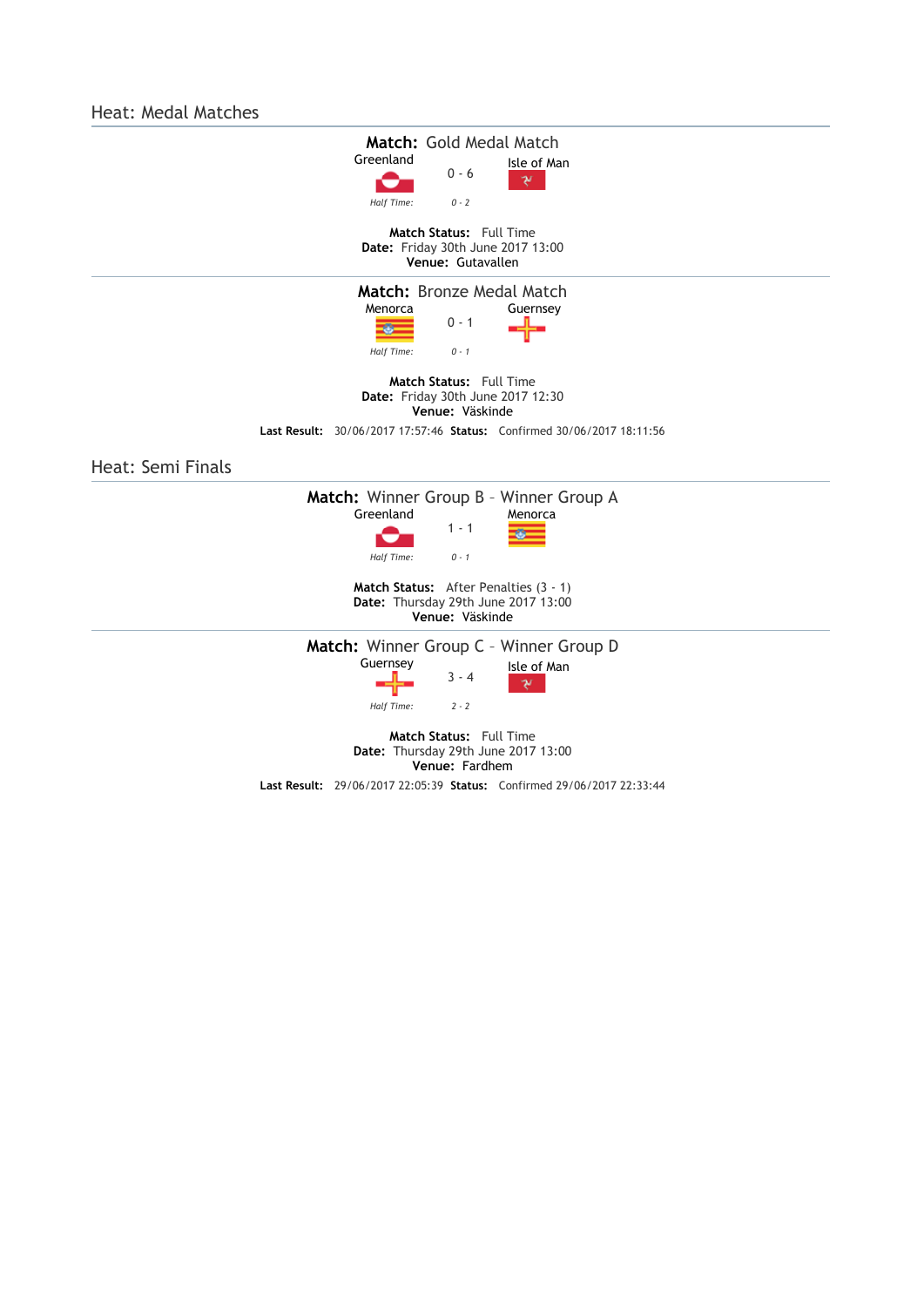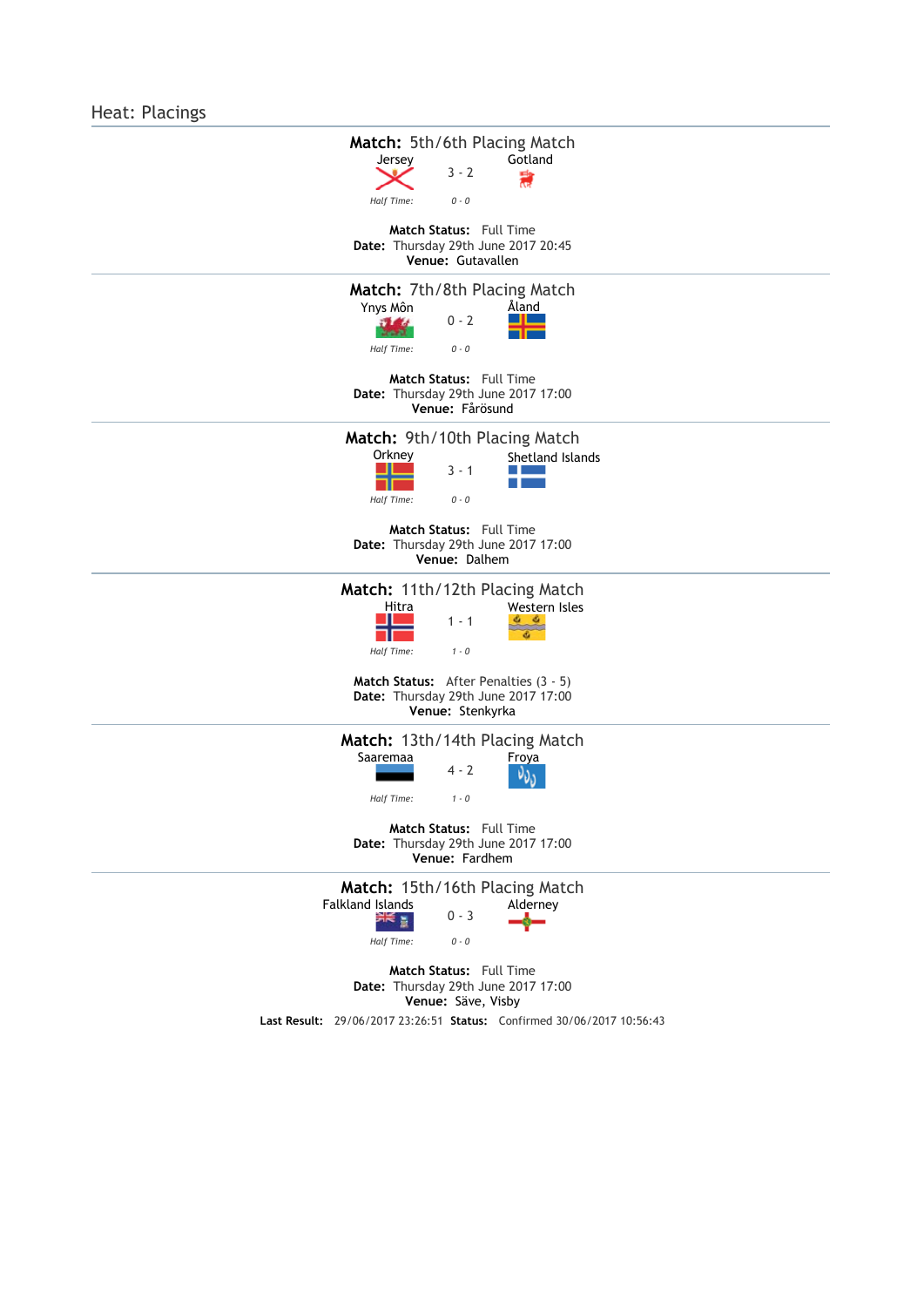#### Heat: Group Stage

## Group A

| Group Table:           |        |     |       |      |          |         |                   |               |
|------------------------|--------|-----|-------|------|----------|---------|-------------------|---------------|
| Team                   | Played | Won | Drawn | Lost | For      | Against | <b>Difference</b> | <b>Points</b> |
| Menorca                |        |     |       |      | 10       |         |                   |               |
| X Jersey               |        |     |       | 0    | 9        |         | b                 |               |
| $\frac{1}{2}$ Orkney   |        |     |       |      |          |         | - 1               |               |
| $\rightarrow$ Alderney |        | 0   | 0     |      | $\Omega$ | 12      | $-12$             |               |

| Results:                |        |                                                                        |                                                                                       |          |                |                   |               |
|-------------------------|--------|------------------------------------------------------------------------|---------------------------------------------------------------------------------------|----------|----------------|-------------------|---------------|
|                         |        | Menorca<br>Half Time:                                                  | $1 - 0$<br>$0 - 0$                                                                    | Orkney   |                |                   |               |
|                         |        |                                                                        | Match Status: Full Time<br>Date: Sunday 25th June 2017 17:00<br>Venue: Stenkyrka      |          |                |                   |               |
|                         |        | Alderney<br>Half Time:                                                 | $0 - 3$<br>$0 - 1$                                                                    | Jersey   |                |                   |               |
|                         |        |                                                                        | Match Status: Full Time<br>Date: Sunday 25th June 2017 17:00<br>Venue: Väskinde       |          |                |                   |               |
|                         |        | Orkney<br>Half Time:                                                   | $3 - 0$<br>$2 - 0$                                                                    | Alderney |                |                   |               |
|                         |        |                                                                        | Match Status: Full Time<br>Date: Monday 26th June 2017 13:00<br>Venue: Hemse          |          |                |                   |               |
|                         |        | Jersey<br>Half Time:                                                   | $3 - 3$<br>$0 - 2$                                                                    | Menorca  |                |                   |               |
|                         |        |                                                                        | Match Status: Full Time<br>Date: Monday 26th June 2017 17:00<br>Venue: Visborgsvallen |          |                |                   |               |
|                         |        | Menorca<br>Half Time:                                                  | $6 - 0$<br>$3 - 0$                                                                    | Alderney |                |                   |               |
|                         |        |                                                                        | Match Status: Full Time<br>Date: Tuesday 27th June 2017 17:00<br>Venue: Fårösund      |          |                |                   |               |
|                         |        | Orkney<br>. .<br>Half Time:                                            | $0 - 3$<br>$0 - 2$                                                                    | Jersey   |                |                   |               |
|                         |        |                                                                        | Match Status: Full Time<br>Date: Tuesday 27th June 2017 17:00<br>Venue: Väskinde      |          |                |                   |               |
|                         |        | Last Result: 28/06/2017 21:59:48 Status: Confirmed 29/06/2017 13:38:13 |                                                                                       |          |                |                   |               |
| Group B<br>Group Table: |        |                                                                        |                                                                                       |          |                |                   |               |
| Team                    | Played | Won                                                                    | Drawn<br>Lost                                                                         | For      | <b>Against</b> | <b>Difference</b> | <b>Points</b> |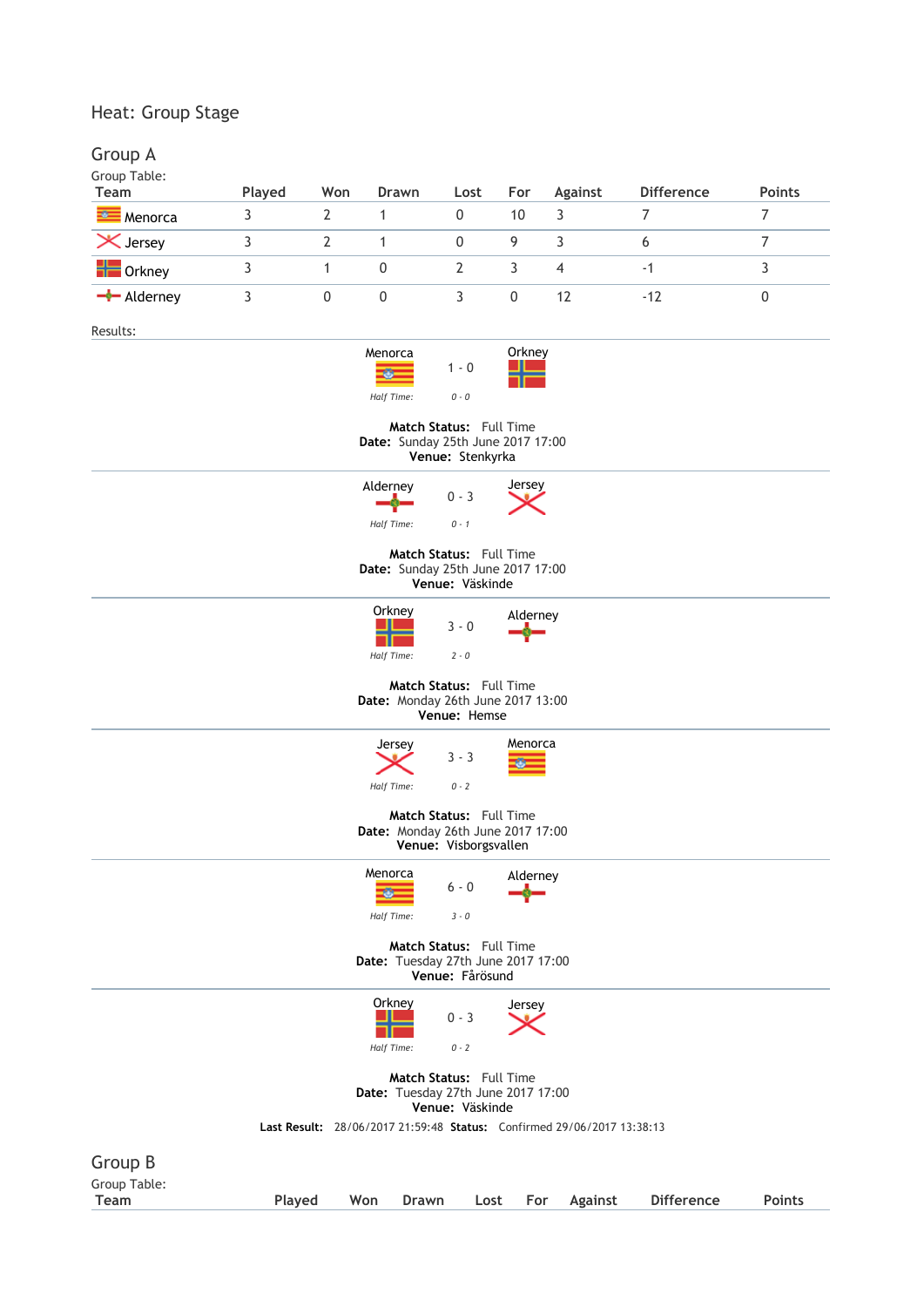| Team                   | Played                                                                 | Won              | Drawn                                                                                  | Lost           | For            | Against        | <b>Difference</b> | <b>Points</b>  |
|------------------------|------------------------------------------------------------------------|------------------|----------------------------------------------------------------------------------------|----------------|----------------|----------------|-------------------|----------------|
| Greenland              | 3                                                                      | 2                | 1                                                                                      | 0              | 6              | 2              | 4                 | $\overline{7}$ |
| ₹<br>Gotland           | 3                                                                      | $\overline{2}$   | 0                                                                                      | 1              | 15             | $\overline{2}$ | 13                | 6              |
| Western Isles فَيَبْتُ | 3                                                                      | $\mathbf{1}$     | 0                                                                                      | 2              | $\overline{4}$ | 13             | $-9$              | 3              |
| <b>W</b> Froya         | 3                                                                      | $\boldsymbol{0}$ | 1                                                                                      | $\overline{2}$ | 5              | 13             | -8                | 1              |
| Results:               |                                                                        |                  |                                                                                        |                |                |                |                   |                |
|                        |                                                                        | Greenland        |                                                                                        |                | Western Isles  |                |                   |                |
|                        |                                                                        |                  | $3 - 0$                                                                                |                |                |                |                   |                |
|                        |                                                                        | Half Time:       | $2 - 0$                                                                                |                |                |                |                   |                |
|                        |                                                                        |                  | Match Status: Full Time<br>Date: Sunday 25th June 2017 17:00<br>Venue: Säve, Visby     |                |                |                |                   |                |
|                        |                                                                        | Gotland          |                                                                                        |                | Froya          |                |                   |                |
|                        |                                                                        |                  | $7 - 1$<br>濤                                                                           |                | VV)            |                |                   |                |
|                        |                                                                        | Half Time:       | $2 - 0$                                                                                |                |                |                |                   |                |
|                        |                                                                        |                  | Match Status: Full Time<br>Date: Sunday 25th June 2017 20:45<br>Venue: Gutavallen      |                |                |                |                   |                |
|                        |                                                                        | Western Isles    |                                                                                        |                | Gotland        |                |                   |                |
|                        |                                                                        |                  | $0 - 8$                                                                                |                | 濤              |                |                   |                |
|                        |                                                                        | Half Time:       | $0 - 1$                                                                                |                |                |                |                   |                |
|                        |                                                                        |                  | Match Status: Full Time<br>Date: Monday 26th June 2017 17:00                           | Venue: Dalhem  |                |                |                   |                |
|                        |                                                                        |                  | Froya                                                                                  |                | Greenland      |                |                   |                |
|                        |                                                                        | Half Time:       | $2 - 2$<br>$v_{00}$<br>$2 - 1$                                                         |                |                |                |                   |                |
|                        |                                                                        |                  | Match Status: Full Time<br>Date: Monday 26th June 2017 17:00                           | Venue: Hemse   |                |                |                   |                |
|                        |                                                                        | Gotland          |                                                                                        |                | Greenland      |                |                   |                |
|                        |                                                                        |                  |                                                                                        | $0 - 1$        |                |                |                   |                |
|                        |                                                                        | Half Time:       | $0 - 1$                                                                                |                |                |                |                   |                |
|                        |                                                                        |                  | Match Status: Full Time<br>Date: Tuesday 27th June 2017 17:00<br>Venue: Visborgsvallen |                |                |                |                   |                |
|                        |                                                                        | Half Time:       | Froya<br>VV)<br>$2 - 1$                                                                | $2 - 4$        | Western Isles  |                |                   |                |
|                        |                                                                        |                  | Match Status: Full Time                                                                |                |                |                |                   |                |
|                        |                                                                        |                  | Date: Tuesday 27th June 2017 17:00                                                     |                |                |                |                   |                |
|                        | Last Result: 28/06/2017 21:59:48 Status: Confirmed 29/06/2017 13:38:13 |                  | Venue: Säve, Visby                                                                     |                |                |                |                   |                |
| Group C                |                                                                        |                  |                                                                                        |                |                |                |                   |                |
| Group Table:           |                                                                        |                  |                                                                                        |                |                |                |                   |                |
| Team                   | Played                                                                 | Won              | Drawn                                                                                  | Lost           | For            | <b>Against</b> | <b>Difference</b> | <b>Points</b>  |
| Guernsey               | $\overline{3}$                                                         | $\mathbf{1}$     | $\overline{2}$                                                                         | $\mathbf 0$    | 5              | $\overline{2}$ | 3                 | 5              |
| <b>Hand</b> Åland      | 3                                                                      | $\mathbf{1}$     | $\overline{2}$                                                                         | $\mathbf{0}$   | 3              | $\overline{2}$ | $\mathbf{1}$      | 5              |
| Shetland Islands       | 3                                                                      | $\mathbf{1}$     | $\mathbf 0$                                                                            | $\overline{2}$ | 6              | 9              | $-3$              | 3              |
| Saaremaa               | 3                                                                      | 0                | $\overline{2}$                                                                         | $\mathbf{1}$   | 5              | 6              | $-1$              | $\overline{2}$ |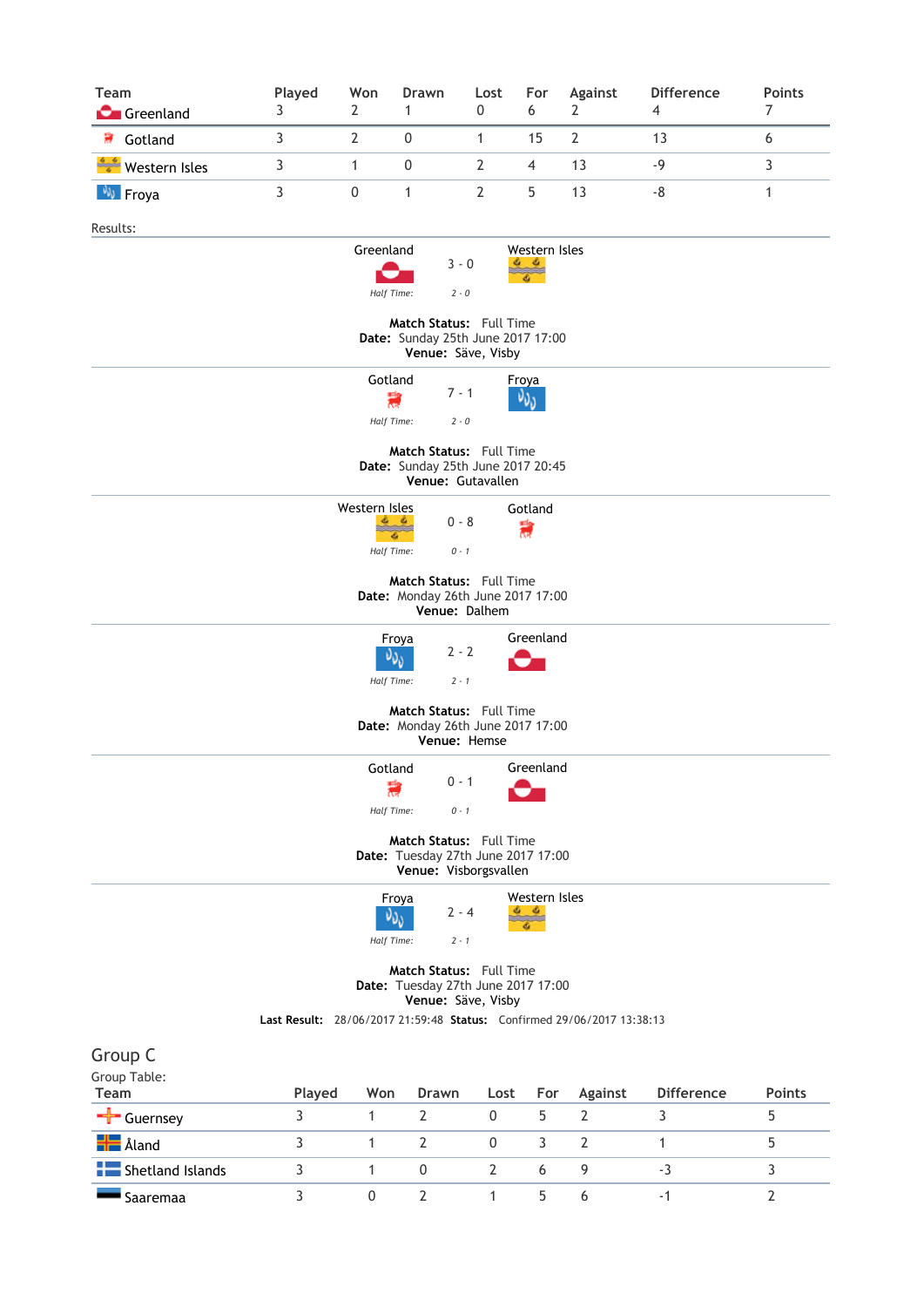| Guernsey<br>Åland<br>$1 - 1$                                                       |
|------------------------------------------------------------------------------------|
| Half Time:<br>$0 - 1$                                                              |
| Match Status: Full Time<br>Date: Sunday 25th June 2017 17:00<br>Venue: Dalhem      |
| Saaremaa<br>Shetland Islands<br>$4 - 5$<br>Half Time:<br>$2 - 2$                   |
| Match Status: Full Time<br>Date: Sunday 25th June 2017 17:00<br>Venue: Hemse       |
| Guernsey<br>Shetland Islands<br>$0 - 3$<br>$0 - 2$<br>Half Time:                   |
| Match Status: Full Time<br>Date: Monday 26th June 2017 17:00<br>Venue: Stenkyrka   |
| Åland<br>Saaremaa<br>$0 - 0$<br>-11<br>Half Time:<br>$0 - 0$                       |
| Match Status: Full Time<br>Date: Monday 26th June 2017 17:00<br>Venue: Fardhem     |
| Guernsey<br>Saaremaa<br>$1 - 1$<br>Half Time:<br>$1 - 1$                           |
| Match Status: Full Time<br>Date: Tuesday 27th June 2017 20:00<br>Venue: Dalhem     |
| Åland<br><b>Shetland Islands</b><br>$2 - 1$<br>Half Time:<br>$1 - 0$               |
| Match Status: Full Time<br>Date: Tuesday 27th June 2017 20:00<br>Venue: Gutavallen |
| Last Result: 28/06/2017 21:59:48 Status: Confirmed 29/06/2017 13:38:13             |
| Group D                                                                            |

| Group Table:                 |        |              |              |      |     |         |                   |               |
|------------------------------|--------|--------------|--------------|------|-----|---------|-------------------|---------------|
| Team                         | Played | Won          | Drawn        | Lost | For | Against | <b>Difference</b> | <b>Points</b> |
| $\mathbb{R}$ Isle of Man     | 3      | 3            | $\mathbf{0}$ | 0    | 14  | -2      | 12                | 9             |
| <b>TA</b> Ynys Môn           |        | 2            | $\mathbf{0}$ |      | 8   | 5       |                   | 6             |
| $H$ Hitra                    | 3.     |              | $\mathbf{0}$ | 2    | 3   | 11      | -8                |               |
| <b>** E</b> Falkland Islands |        | $\mathbf{0}$ | $\mathbf{0}$ | 3    | 3   | 10      | -7                | 0             |
| Results:                     |        |              |              |      |     |         |                   |               |

| Isle of Man | $5 - 0$ | Hitra |
|-------------|---------|-------|
| Half Time:  | $3 - 0$ |       |

**Match Status:** Full Time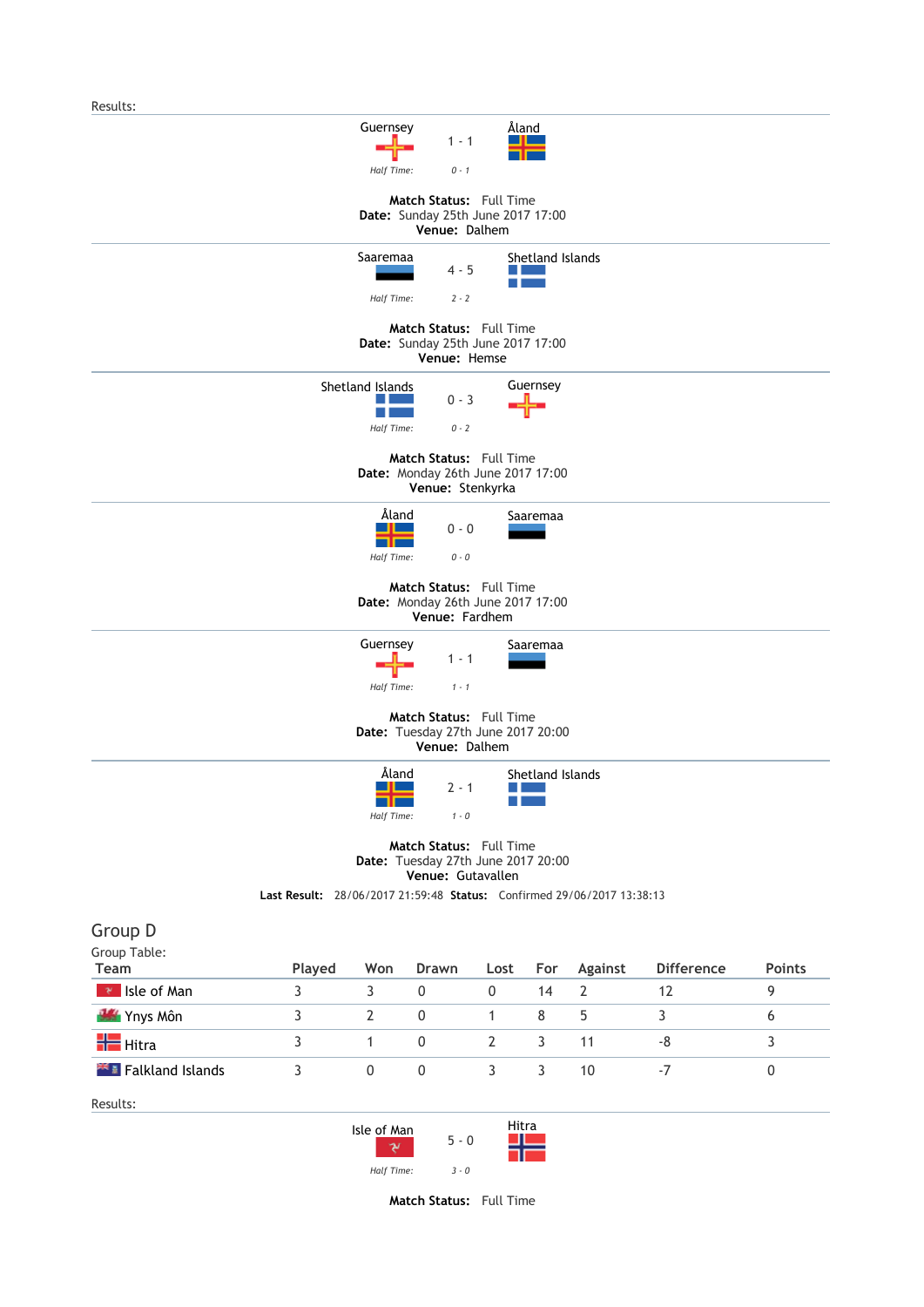| Date: Sunday 25th June 2017 17:00<br>Venue: Fårösund                                                                                                      |  |  |  |  |  |  |  |  |
|-----------------------------------------------------------------------------------------------------------------------------------------------------------|--|--|--|--|--|--|--|--|
| Ynys Môn<br><b>Falkland Islands</b><br>$3 - 0$<br>$\mathbf{r}$<br>š<br>Araya)<br>Half Time:<br>$2 - 0$                                                    |  |  |  |  |  |  |  |  |
| <b>Match Status:</b> Full Time<br>Date: Sunday 25th June 2017 17:00<br>Venue: Visborgsvallen                                                              |  |  |  |  |  |  |  |  |
| <b>Falkland Islands</b><br>Isle of Man<br>$2 - 5$<br>Ŕ.<br>Half Time:<br>$1 - 4$                                                                          |  |  |  |  |  |  |  |  |
| <b>Match Status:</b> Full Time<br>Date: Monday 26th June 2017 17:00<br>Venue: Säve, Visby                                                                 |  |  |  |  |  |  |  |  |
| Hitra<br>Ynys Môn<br>$1 - 5$<br>$0 - 2$<br>Half Time:                                                                                                     |  |  |  |  |  |  |  |  |
| <b>Match Status:</b> Full Time<br>Date: Monday 26th June 2017 17:00<br>Venue: Väskinde                                                                    |  |  |  |  |  |  |  |  |
| Ynys Môn<br>Isle of Man<br>$4 - 0$<br>w<br>Half Time:<br>$2 - 0$                                                                                          |  |  |  |  |  |  |  |  |
| Match Status: Full Time<br>Date: Tuesday 27th June 2017 17:00<br>Venue: Stenkyrka                                                                         |  |  |  |  |  |  |  |  |
| Hitra<br>Falkland Islands<br>$2 - 1$<br>Half Time:<br>$1 - 1$                                                                                             |  |  |  |  |  |  |  |  |
| Match Status: Full Time<br>Date: Tuesday 27th June 2017 17:00<br>Venue: Fardhem<br>Last Result: 28/06/2017 21:59:48 Status: Confirmed 29/06/2017 13:38:13 |  |  |  |  |  |  |  |  |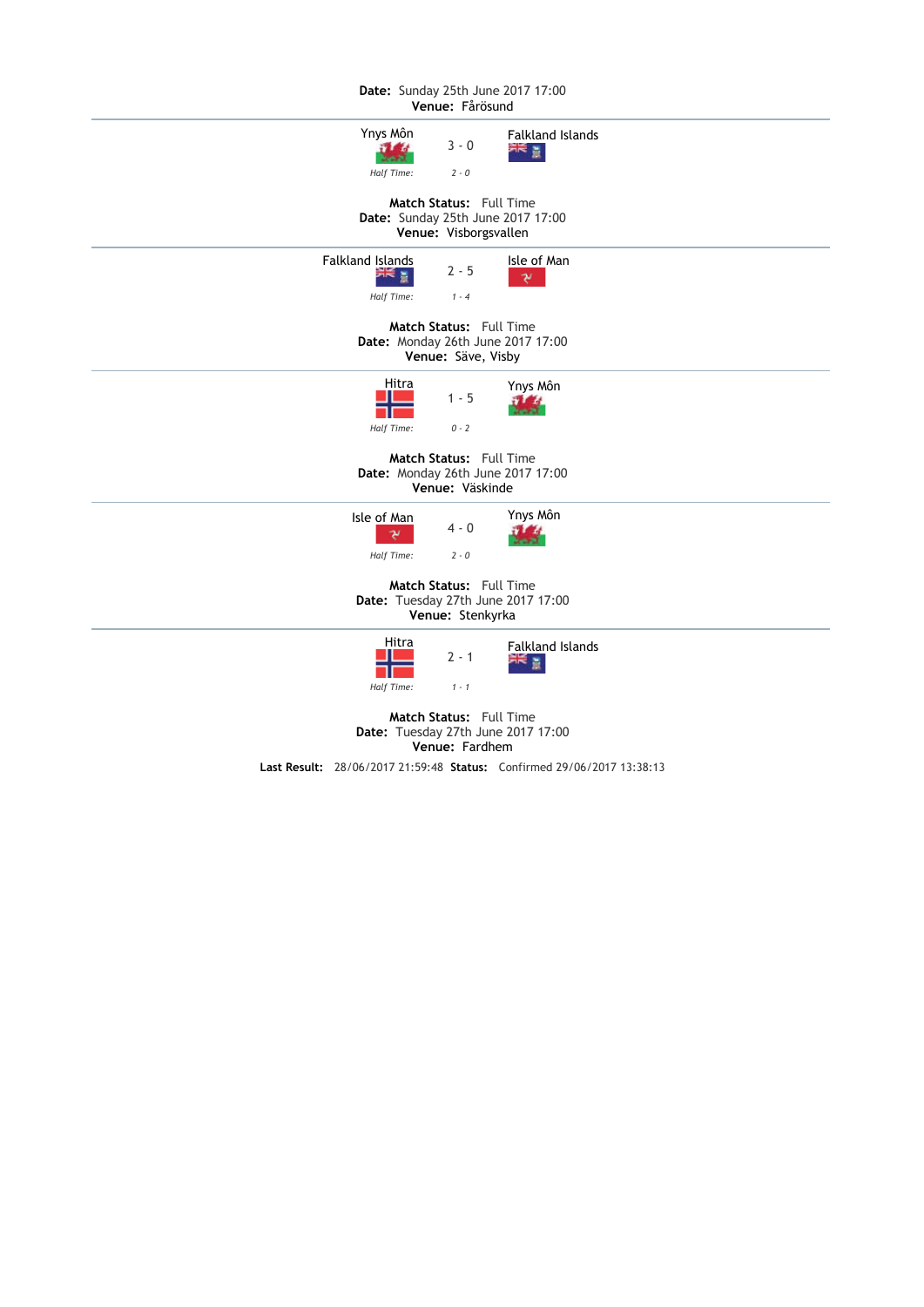### Football

#### Women's Football

#### Heat: Final Standings

| <b>Position</b> | Team                       |
|-----------------|----------------------------|
| $\bullet$ 1st   | 薄<br>Gotland               |
| $\bullet$ 2nd   | <b>R</b> Isle of Man       |
| $\bullet$ 3rd   | X Jersey                   |
| 4th             | Isle of Wight              |
| 5th             | <b>H</b> Aland             |
| 6th             | Menorca                    |
| 7th             | Western Isles <del>ﷺ</del> |
| 8th             | Greenland                  |
| 9th             | <b>H</b> Hitra             |
| 10th            | Gibraltar                  |
| 11th            | <b>W</b> Ynys Môn          |

#### Heat: Medal Matches

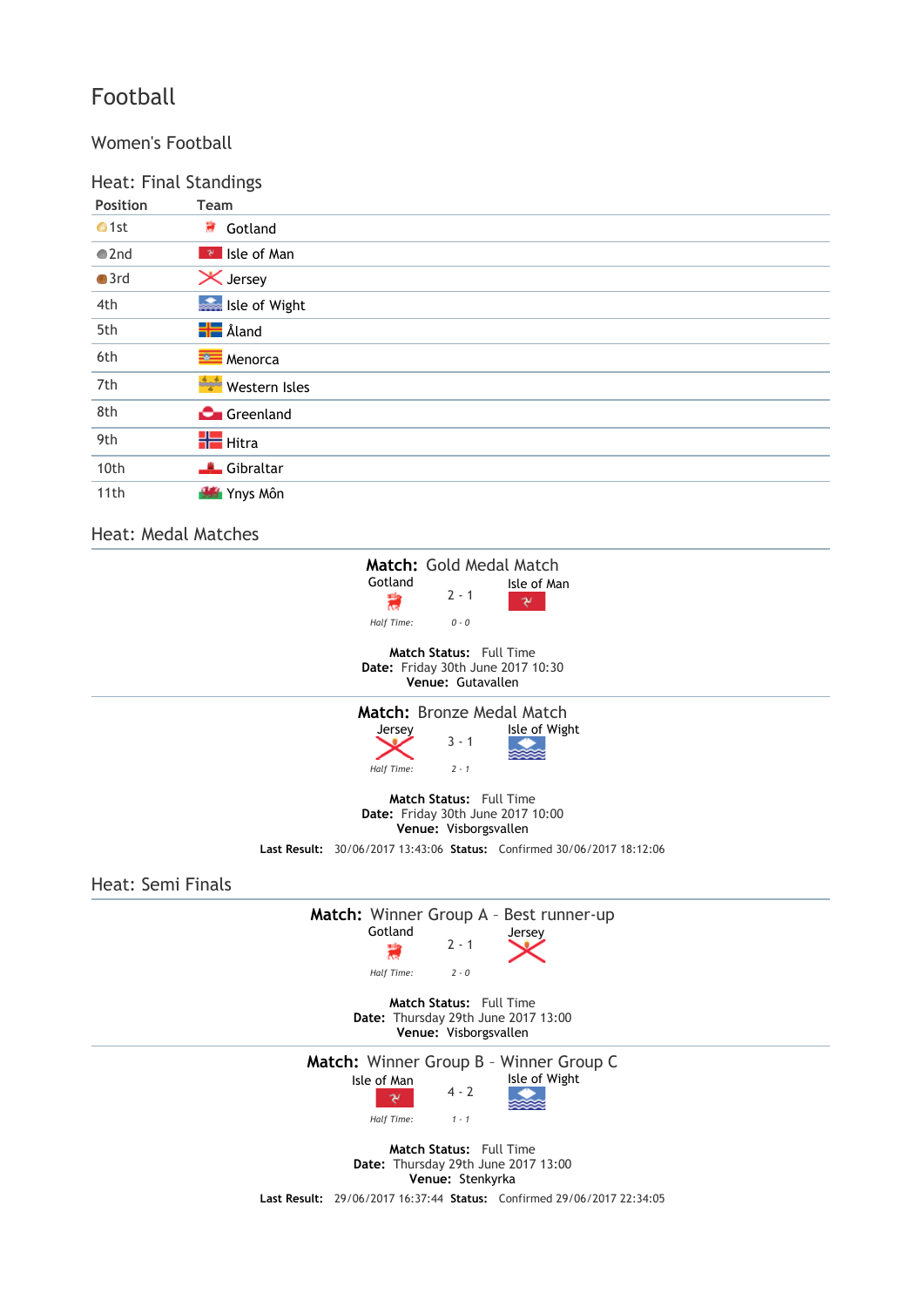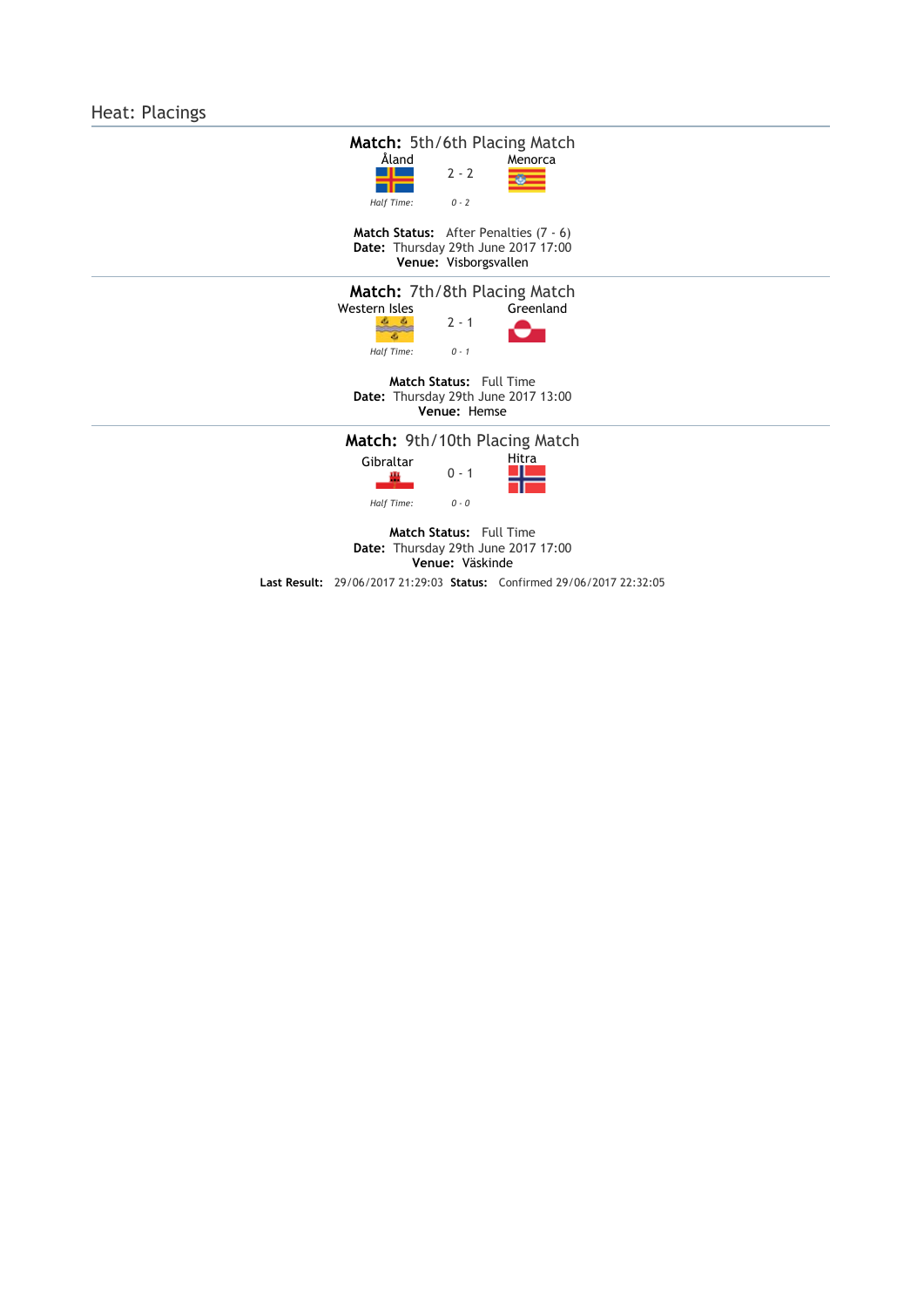#### Heat: Group Stage

## Group A

| Group Table:   |        |     |       |      |     |         |                          |               |
|----------------|--------|-----|-------|------|-----|---------|--------------------------|---------------|
| Team           | Played | Won | Drawn | Lost | For | Against | <b>Difference</b>        | <b>Points</b> |
| 薄<br>Gotland   |        |     |       | 0    | 13  |         |                          |               |
| Menorca        |        |     |       |      | b.  |         | $\overline{\phantom{a}}$ |               |
| Greenland      |        |     |       |      | 4   | 10      | -6                       |               |
| <b>H</b> Hitra |        |     |       |      |     |         | -4                       |               |

| Results:                        |                                                                        |                            |                                                                                       |      |              |         |                   |        |
|---------------------------------|------------------------------------------------------------------------|----------------------------|---------------------------------------------------------------------------------------|------|--------------|---------|-------------------|--------|
|                                 |                                                                        | Greenland<br>Half Time:    | $0 - 6$<br>$0 - 2$                                                                    |      | Gotland<br>農 |         |                   |        |
|                                 |                                                                        |                            | Match Status: Full Time<br>Date: Sunday 25th June 2017 13:00<br>Venue: Visborgsvallen |      |              |         |                   |        |
|                                 |                                                                        | Half Time:                 | Hitra<br>$1 - 2$<br>$0 - 1$                                                           |      | Menorca      |         |                   |        |
|                                 |                                                                        |                            | Match Status: Full Time<br>Date: Sunday 25th June 2017 13:00<br>Venue: Dalhem         |      |              |         |                   |        |
|                                 |                                                                        | Menorca<br>æ<br>Half Time: | $2 - 1$<br>$1 - 1$                                                                    |      | Greenland    |         |                   |        |
|                                 |                                                                        |                            | Match Status: Full Time<br>Date: Monday 26th June 2017 13:00<br>Venue: Dalhem         |      |              |         |                   |        |
|                                 |                                                                        | Gotland<br>濤<br>Half Time: | $2 - 0$<br>$1 - 0$                                                                    |      | Hitra        |         |                   |        |
|                                 |                                                                        |                            | Match Status: Full Time<br>Date: Monday 26th June 2017 20:45<br>Venue: Gutavallen     |      |              |         |                   |        |
|                                 |                                                                        | Gotland<br>濤<br>Half Time: | $5 - 1$<br>$3 - 1$                                                                    |      | Menorca      |         |                   |        |
|                                 |                                                                        |                            | Match Status: Full Time<br>Date: Wednesday 28th June 2017 17:00<br>Venue: Väskinde    |      |              |         |                   |        |
|                                 |                                                                        | JΕ<br>Half Time:           | <b>Hitra</b><br>$2 - 3$<br>$1 - 0$                                                    |      | Greenland    |         |                   |        |
|                                 |                                                                        |                            | Match Status: Full Time<br>Date: Wednesday 28th June 2017 17:00<br>Venue: Stenkyrka   |      |              |         |                   |        |
|                                 | Last Result: 28/06/2017 21:10:30 Status: Confirmed 28/06/2017 21:25:01 |                            |                                                                                       |      |              |         |                   |        |
| Group B<br>Group Table:<br>Team | Played                                                                 | Won                        | <b>Drawn</b>                                                                          | Lost | For          | Against | <b>Difference</b> | Points |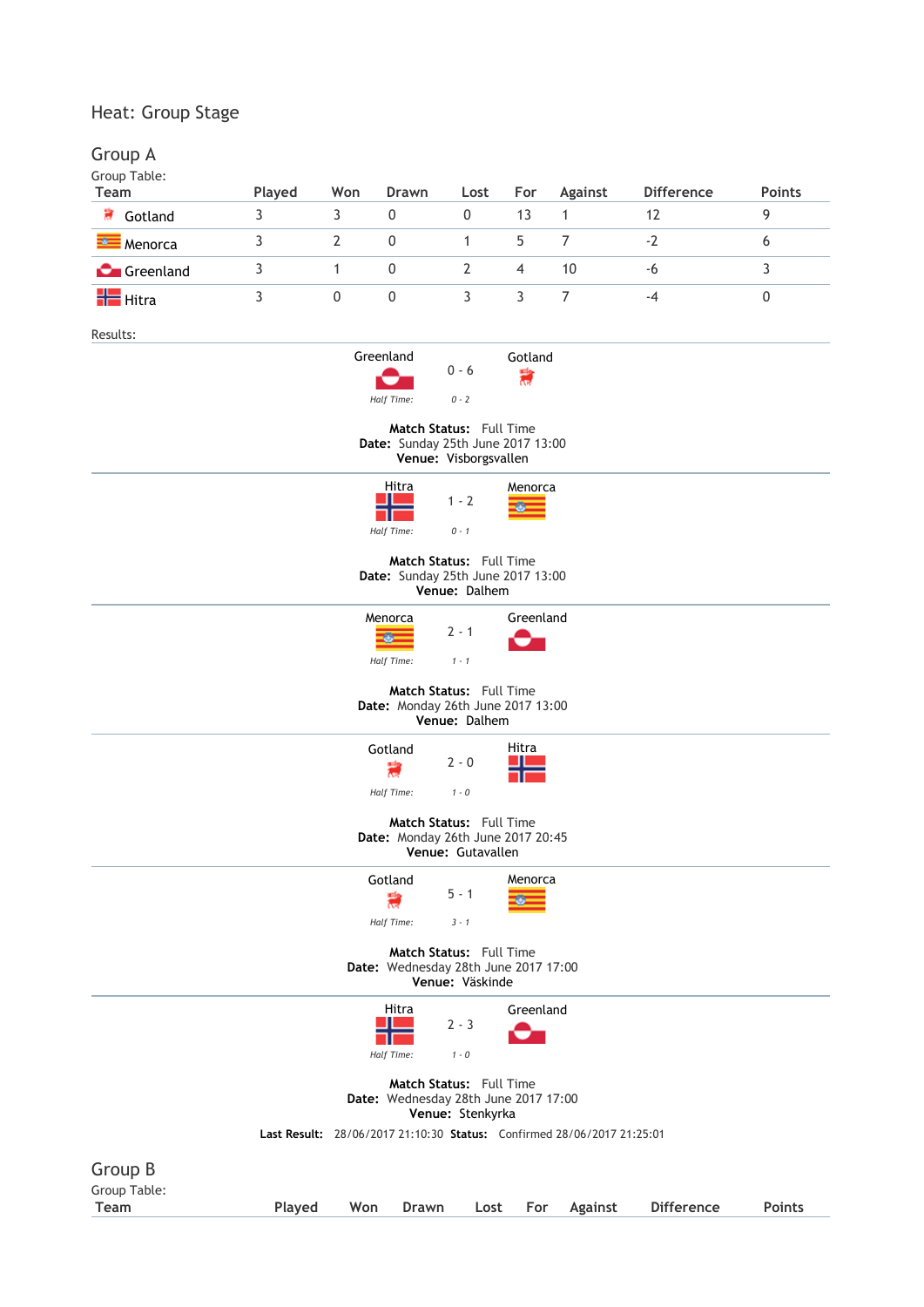| Team<br><b>R</b> Isle of Man                                                                 | Played<br>3    | Won<br>2         | Drawn<br>$\mathbf 0$ | Lost<br>1      | For<br>6                 | Against<br>2   | <b>Difference</b><br>4 | <b>Points</b><br>6 |
|----------------------------------------------------------------------------------------------|----------------|------------------|----------------------|----------------|--------------------------|----------------|------------------------|--------------------|
| <b>H</b> Aland                                                                               | 3              | $\overline{2}$   | 0                    | 1              | 9                        | 6              | 3                      | 6                  |
|                                                                                              |                |                  |                      |                |                          |                |                        |                    |
| ್ನಿಸಿ<br>Western Isles                                                                       | 3              | $\overline{2}$   | 0                    | 1              | 8                        | 6              | $\overline{2}$         | 6                  |
| <b>W</b> Ynys Môn                                                                            | 3              | $\boldsymbol{0}$ | $\boldsymbol{0}$     | 3              | $\overline{2}$           | 11             | $-9$                   | $\boldsymbol{0}$   |
| Results:                                                                                     |                |                  |                      |                |                          |                |                        |                    |
| Åland<br>Western Isles<br>$5 - 2$                                                            |                |                  |                      |                |                          |                |                        |                    |
|                                                                                              |                |                  |                      |                |                          |                |                        |                    |
| Half Time:<br>$3 - 1$                                                                        |                |                  |                      |                |                          |                |                        |                    |
| <b>Match Status:</b> Full Time<br>Date: Sunday 25th June 2017 13:00<br>Venue: Stenkyrka      |                |                  |                      |                |                          |                |                        |                    |
|                                                                                              |                | Isle of Man      | ν                    | 3 - 0          | Ynys Môn<br>$\mathbf{r}$ |                |                        |                    |
|                                                                                              |                |                  | Half Time:           | $0 - 0$        |                          |                |                        |                    |
| Match Status: Full Time<br>Date: Sunday 25th June 2017 13:00<br>Venue: Väskinde              |                |                  |                      |                |                          |                |                        |                    |
|                                                                                              |                |                  | Ynys Môn             |                | Åland                    |                |                        |                    |
|                                                                                              |                |                  | n I A                | $1 - 4$        |                          |                |                        |                    |
|                                                                                              |                |                  | Half Time:           | $0 - 2$        |                          |                |                        |                    |
| <b>Match Status:</b> Full Time<br>Date: Monday 26th June 2017 13:00<br>Venue: Visborgsvallen |                |                  |                      |                |                          |                |                        |                    |
|                                                                                              |                | Western Isles    |                      | $2 - 0$        | Isle of Man<br>ッ         |                |                        |                    |
|                                                                                              |                |                  | Half Time:           | $1 - 0$        |                          |                |                        |                    |
| Match Status: Full Time<br>Date: Monday 26th June 2017 13:00<br>Venue: Fårösund              |                |                  |                      |                |                          |                |                        |                    |
|                                                                                              |                |                  | Åland                |                | Isle of Man              |                |                        |                    |
|                                                                                              |                |                  |                      | $0 - 3$        |                          |                |                        |                    |
|                                                                                              |                |                  | Half Time:           | $0 - 1$        |                          |                |                        |                    |
| Match Status: Full Time<br>Date: Wednesday 28th June 2017 17:00<br>Venue: Dalhem             |                |                  |                      |                |                          |                |                        |                    |
|                                                                                              |                | Western Isles    |                      |                | Ynys Môn                 |                |                        |                    |
|                                                                                              | 4 - 1<br>7 M M |                  |                      |                |                          |                |                        |                    |
|                                                                                              |                |                  | Half Time:           | $1 - 0$        |                          |                |                        |                    |
| <b>Match Status:</b> Full Time<br>Date: Wednesday 28th June 2017 17:00<br>Venue: Säve, Visby |                |                  |                      |                |                          |                |                        |                    |
| Last Result: 28/06/2017 21:10:30 Status: Confirmed 28/06/2017 21:25:01                       |                |                  |                      |                |                          |                |                        |                    |
| Group C                                                                                      |                |                  |                      |                |                          |                |                        |                    |
| Group Table:                                                                                 |                |                  |                      |                |                          |                |                        |                    |
| Team                                                                                         | Played         | Won              | Drawn                | Lost           | For                      | <b>Against</b> | <b>Difference</b>      | <b>Points</b>      |
| Isle of Wight                                                                                | 2              | $\overline{2}$   | $\mathbf 0$          | $\mathbf 0$    | 11                       | 3              | 8                      | 6                  |
| $\mathsf{\times}$ Jersey                                                                     | $\overline{2}$ | 1                | $\mathbf 0$          | $\mathbf{1}$   | 8                        | $\mathsf{3}$   | 5                      | 3                  |
| Gibraltar                                                                                    | $\overline{2}$ | 0                | $\mathbf 0$          | $\overline{2}$ | $\mathbf{1}$             | 14             | $-13$                  | $\boldsymbol{0}$   |
| Results:                                                                                     |                |                  |                      |                |                          |                |                        |                    |